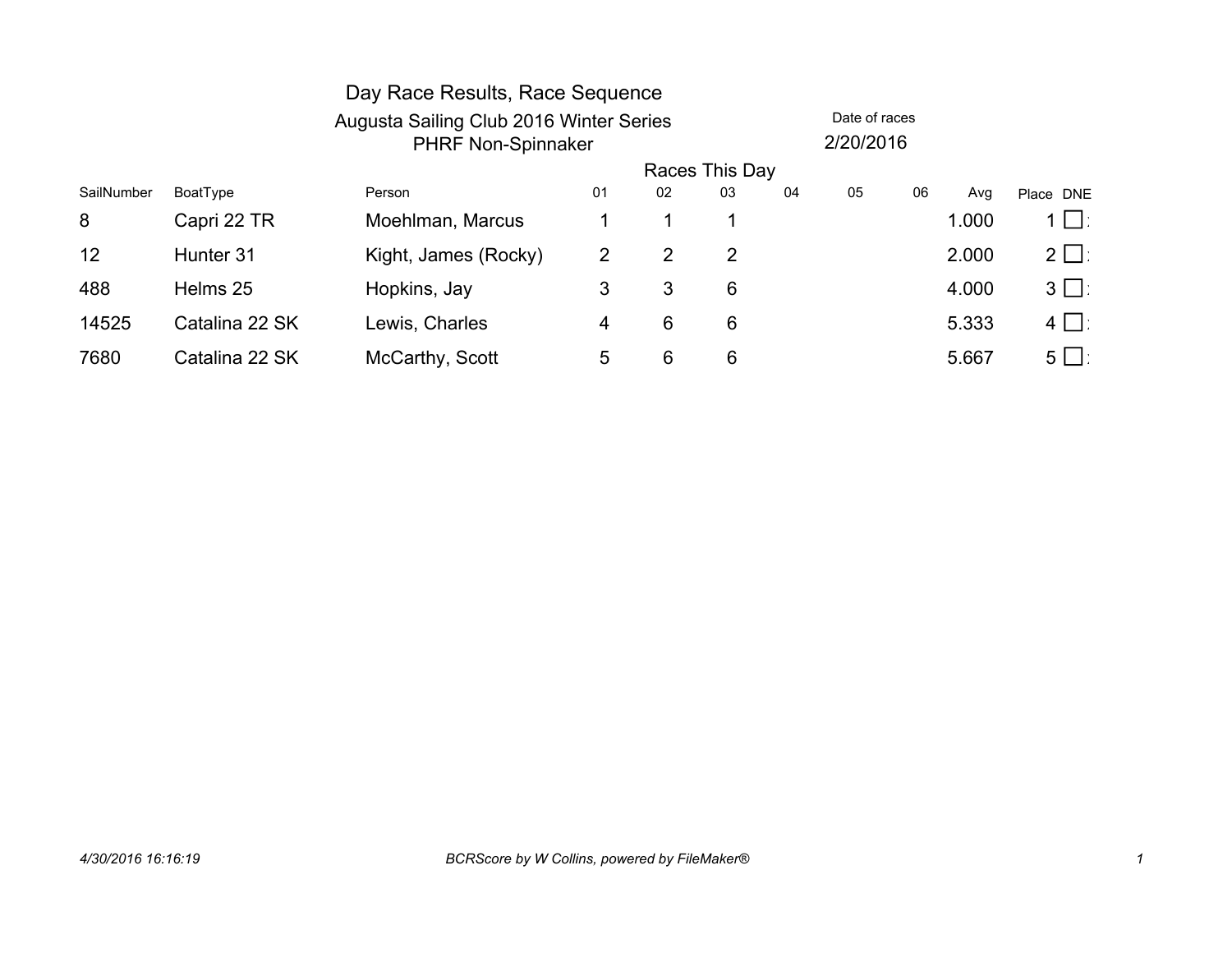|                 |                | Day Race Results, Race Sequence         |    |    |                |    |               |    |       |           |  |
|-----------------|----------------|-----------------------------------------|----|----|----------------|----|---------------|----|-------|-----------|--|
|                 |                | Augusta Sailing Club 2016 Winter Series |    |    |                |    | Date of races |    |       |           |  |
|                 |                | <b>PHRF Non-Spinnaker</b>               |    |    |                |    |               |    |       |           |  |
|                 |                |                                         |    |    | Races This Day |    |               |    |       |           |  |
| SailNumber      | BoatType       | Person                                  | 01 | 02 | 03             | 04 | 05            | 06 | Avg   | Place DNE |  |
| 12 <sub>2</sub> | Hunter 31      | Kight, James (Rocky)                    |    |    |                |    |               |    | 1.000 | $1 \Box$  |  |
| 14525           | Catalina 22 SK | Lewis, Charles                          | 2  | 2  |                |    |               |    | 2.000 | $2 \Box$  |  |
| 488             | Helms 25       | Hopkins, Jay                            | 3  | 3  |                |    |               |    | 3.000 | $3 \Box$  |  |
| 7680            | Catalina 22 SK | McCarthy, Scott                         | 6  | 6  |                |    |               |    | 6.000 | $6 \Box$  |  |
| 8               | Capri 22 TR    | Moehlman, Marcus                        | 6  | 6  |                |    |               |    | 6.000 | $6 \Box$  |  |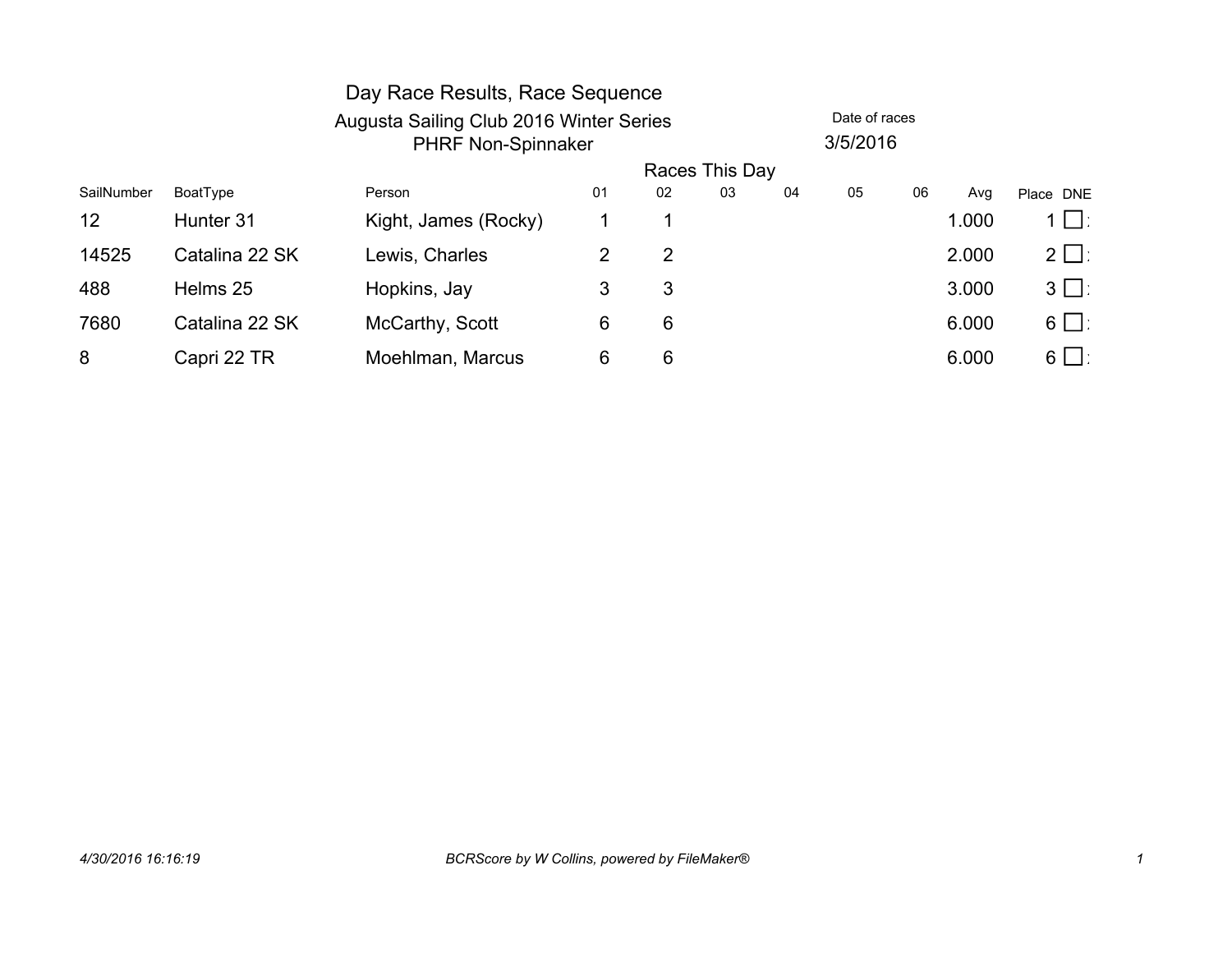|            |                | Day Race Results, Race Sequence         |    |    |                |    |               |    |       |           |  |
|------------|----------------|-----------------------------------------|----|----|----------------|----|---------------|----|-------|-----------|--|
|            |                | Augusta Sailing Club 2016 Winter Series |    |    |                |    | Date of races |    |       |           |  |
|            |                | <b>PHRF Non-Spinnaker</b>               |    |    |                |    | 3/19/2016     |    |       |           |  |
|            |                |                                         |    |    | Races This Day |    |               |    |       |           |  |
| SailNumber | BoatType       | Person                                  | 01 | 02 | 03             | 04 | 05            | 06 | Avg   | Place DNE |  |
| 8          | Capri 22 TR    | Moehlman, Marcus                        |    |    |                |    |               |    | 1.000 | $1 \Box$  |  |
| 12         | Hunter 31      | Kight, James (Rocky)                    | 2  | 2  |                |    |               |    | 2.000 | $2 \Box$  |  |
| 14525      | Catalina 22 SK | Lewis, Charles                          | 3  | 3  |                |    |               |    | 3.000 | $3 \Box$  |  |
| 488        | Helms 25       | Hopkins, Jay                            | 4  | 4  |                |    |               |    | 4.000 | $4 \Box$  |  |
| 7680       | Catalina 22 SK | McCarthy, Scott                         | 6  | 6  |                |    |               |    | 6.000 | $6 \Box$  |  |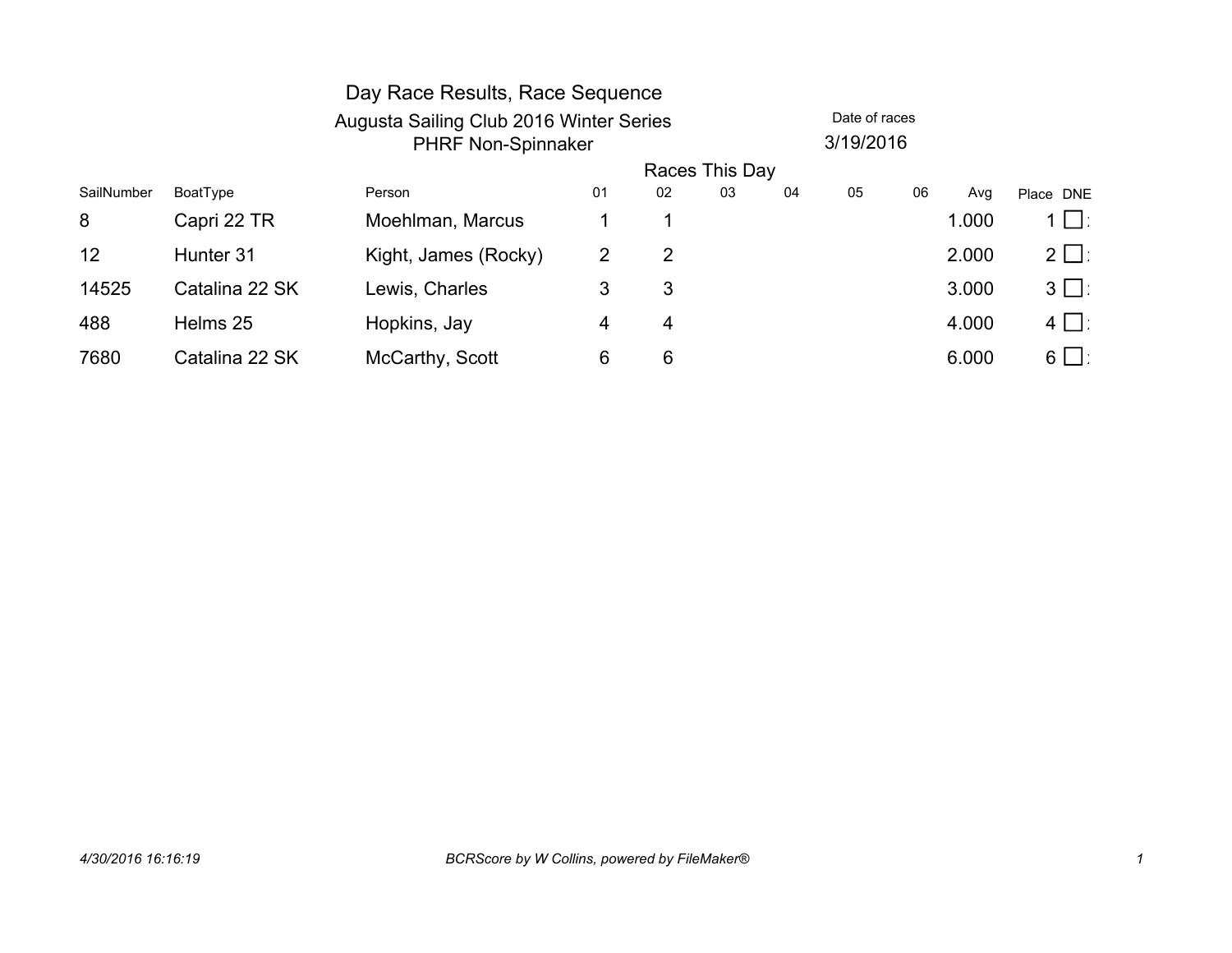|            |                | Day Race Results, Race Sequence |                                                                      |    |                |    |               |    |       |               |  |
|------------|----------------|---------------------------------|----------------------------------------------------------------------|----|----------------|----|---------------|----|-------|---------------|--|
|            |                |                                 | Augusta Sailing Club 2016 Winter Series<br><b>PHRF Non-Spinnaker</b> |    |                |    | Date of races |    |       |               |  |
|            |                |                                 |                                                                      |    |                |    | 4/2/2016      |    |       |               |  |
|            |                |                                 |                                                                      |    | Races This Day |    |               |    |       |               |  |
| SailNumber | BoatType       | Person                          | 01                                                                   | 02 | 03             | 04 | 05            | 06 | Avg   | Place DNE     |  |
| 8          | Capri 22 TR    | Moehlman, Marcus                |                                                                      |    |                |    |               |    | 1.000 | $1 \bigsqcup$ |  |
| 12         | Hunter 31      | Kight, James (Rocky)            | 2                                                                    |    |                |    |               |    | 2.000 | $2 \Box$      |  |
| 488        | Helms 25       | Hopkins, Jay                    | 4                                                                    |    |                |    |               |    | 4.000 | $3 \Box$      |  |
| 7680       | Catalina 22 SK | McCarthy, Scott                 | 6                                                                    |    |                |    |               |    | 6.000 | $6 \Box$      |  |
| 14525      | Catalina 22 SK | Lewis, Charles                  | 6                                                                    |    |                |    |               |    | 6.000 | $6 \Box$      |  |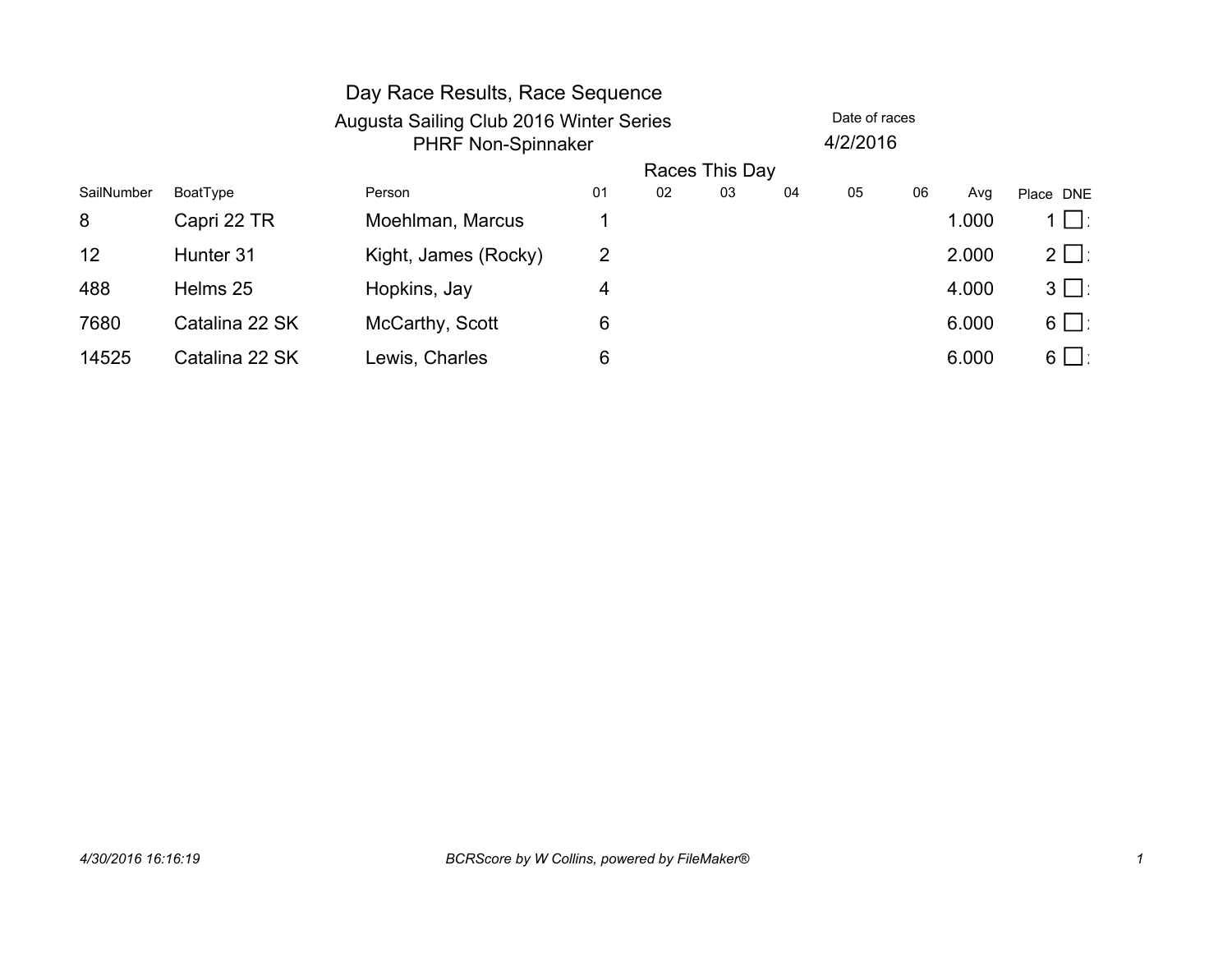|            |                | Day Race Results, Race Sequence         |    |                |    |    |               |    |       |           |
|------------|----------------|-----------------------------------------|----|----------------|----|----|---------------|----|-------|-----------|
|            |                | Augusta Sailing Club 2016 Winter Series |    |                |    |    | Date of races |    |       |           |
|            |                | <b>PHRF Non-Spinnaker</b>               |    |                |    |    | 4/16/2016     |    |       |           |
|            |                |                                         |    | Races This Day |    |    |               |    |       |           |
| SailNumber | BoatType       | Person                                  | 01 | 02             | 03 | 04 | 05            | 06 | Avg   | Place DNE |
| 8          | Capri 22 TR    | Moehlman, Marcus                        |    |                |    |    |               |    | 1.000 | 1 ∐∶      |
| 12         | Hunter 31      | Kight, James (Rocky)                    | 2  |                |    |    |               |    | 2.000 | $2 \Box$  |
| 488        | Helms 25       | Hopkins, Jay                            | 6  |                |    |    |               |    | 6.000 | $6 \Box$  |
| 7680       | Catalina 22 SK | McCarthy, Scott                         | 6  |                |    |    |               |    | 6.000 | $6 \Box$  |
| 14525      | Catalina 22 SK | Lewis, Charles                          | 6  |                |    |    |               |    | 6.000 | $6 \Box$  |